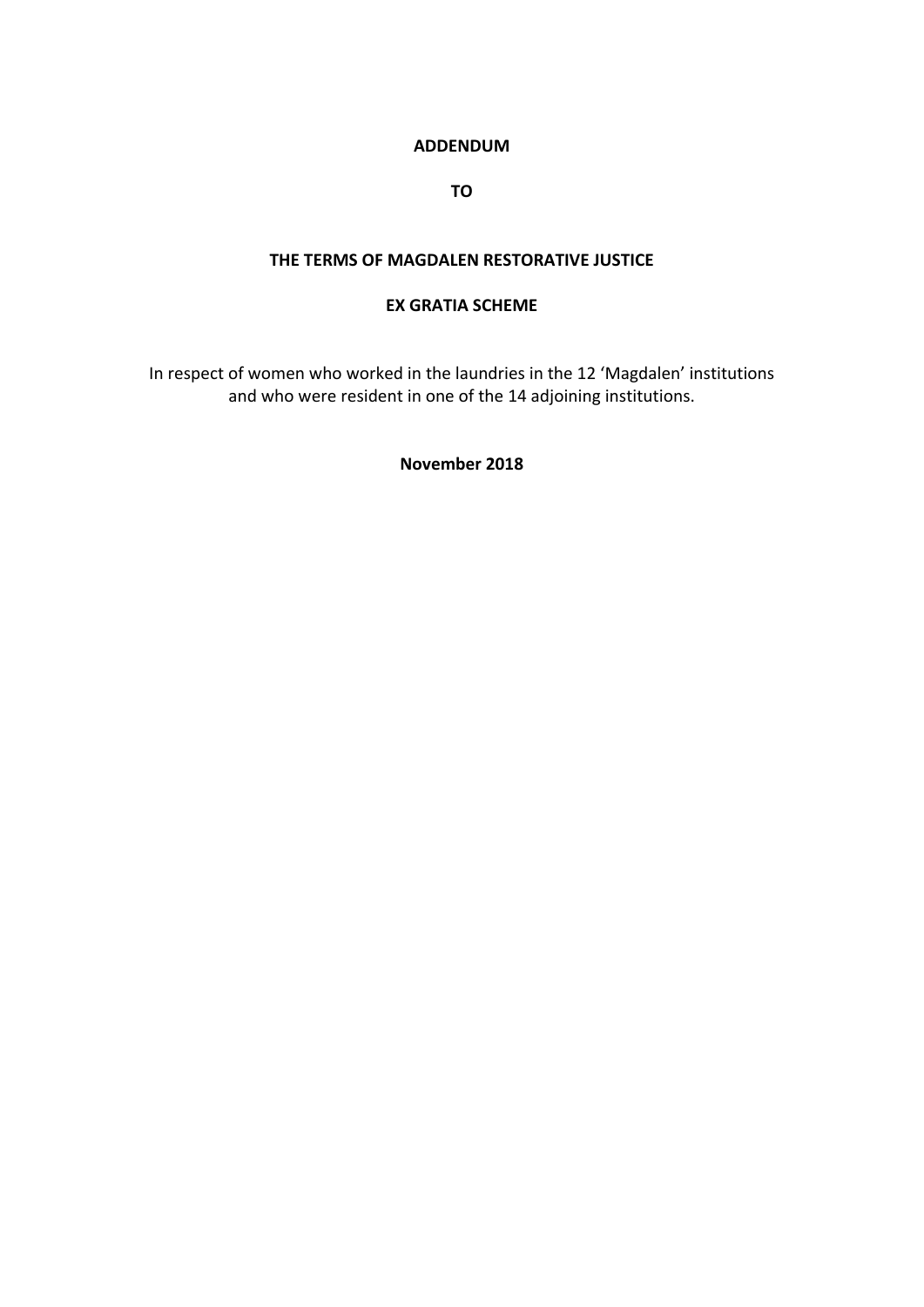# **CONTENTS**

|                                                                | Paragraph No. |
|----------------------------------------------------------------|---------------|
| Introduction                                                   | $1 - 2$       |
| Application of Scheme to 14 adjoining institutions             | $3 - 5$       |
| <b>Identification of institutions involved</b>                 | 6             |
| <b>Other Compensation Payments</b>                             | $7 - 8$       |
| <b>Pension Type Payments</b>                                   | 9             |
| <b>Access to Health Services</b>                               | 10            |
| <b>Application Process</b>                                     | 11            |
| Deciding whether a person falls within the scope of the scheme | 12            |
| <b>Calculation of Lump Sum Payment</b>                         | 13            |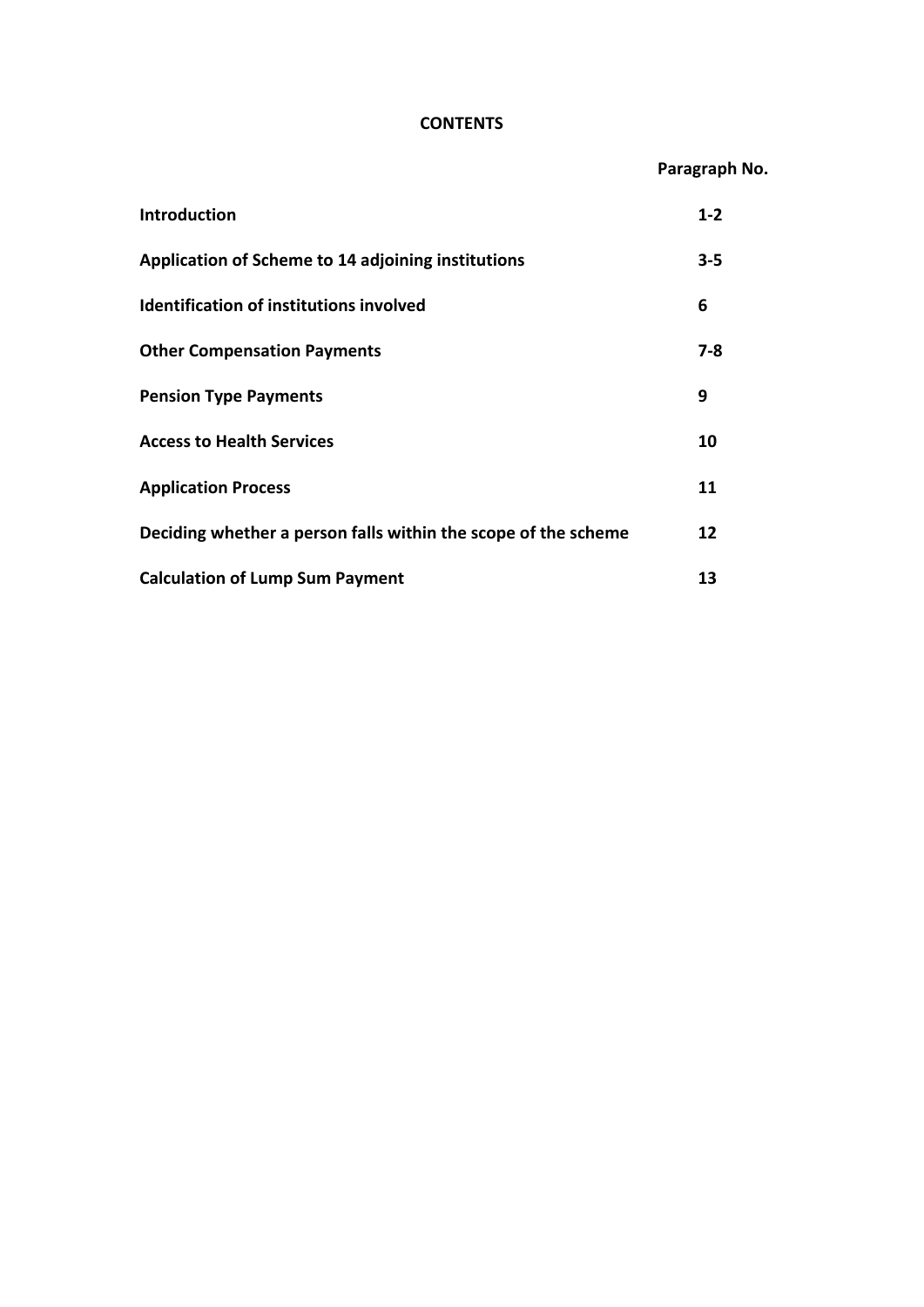#### **INTRODUCTION**

- 1. This document is an Addendum to the terms of the *ex gratia* Magdalen Restorative Justice Scheme established by the Government in December 2013 ‐ hereafter referred to as 'the Scheme'. The terms of the Scheme established in 2013 provided, on an ex‐gratia basis, for payments and benefits for those women who were admitted to and worked in one of ten Magdalen institutions and two Domestic Training Schools. These twelve institutions are hereafter collectively termed the 'Magdalen institutions'.
- 2. A Report by the Ombudsman in November 2017 on the operation of the Scheme contained a number of recommendations. The principal one was that the Scheme should apply to women who worked in the laundries in those 12 institutions but who were resident in one of the 14 adjoining institutions.

# **APPLICATION OF SCHEME TO 14 ADJOINING INSTITUTIONS**

- 3. On 28 May 2018, the Government agreed that the Scheme should apply to women who worked in the laundry of one of the 12 Magdalen institutions but who were resident in one of 14 adjoining institutions.
- 4. The commencement date for those women who are eligible under the terms of this Addendum is the same as that for the Scheme as a whole i.e. 1 August 2013. Where a woman is determined to be eligible for the Scheme under the terms of this Addendum, any weekly instalments on the lump sum and weekly pension type payments will be backdated to 1 August 2013. Back dated payments due under the lump sum category of *ex gratia* payments will be paid by the Department of Justice and Equality. Back dated payments due under the pension type payment (if any) will be paid by the Department of Employment Affairs and Social Protection.
- 5. The terms of the 2013 Scheme apply to the women covered by the Government decision of May 2018 subject to the terms of this Addendum that, in certain respects (as set out below), supersede the relevant clauses in the Scheme as established in 2013. In effect, this Addendum sets out the differences in application of the Scheme as it applies to those women who resided in the 14 adjoining institutions and who worked in the laundry of the Magdalen institution.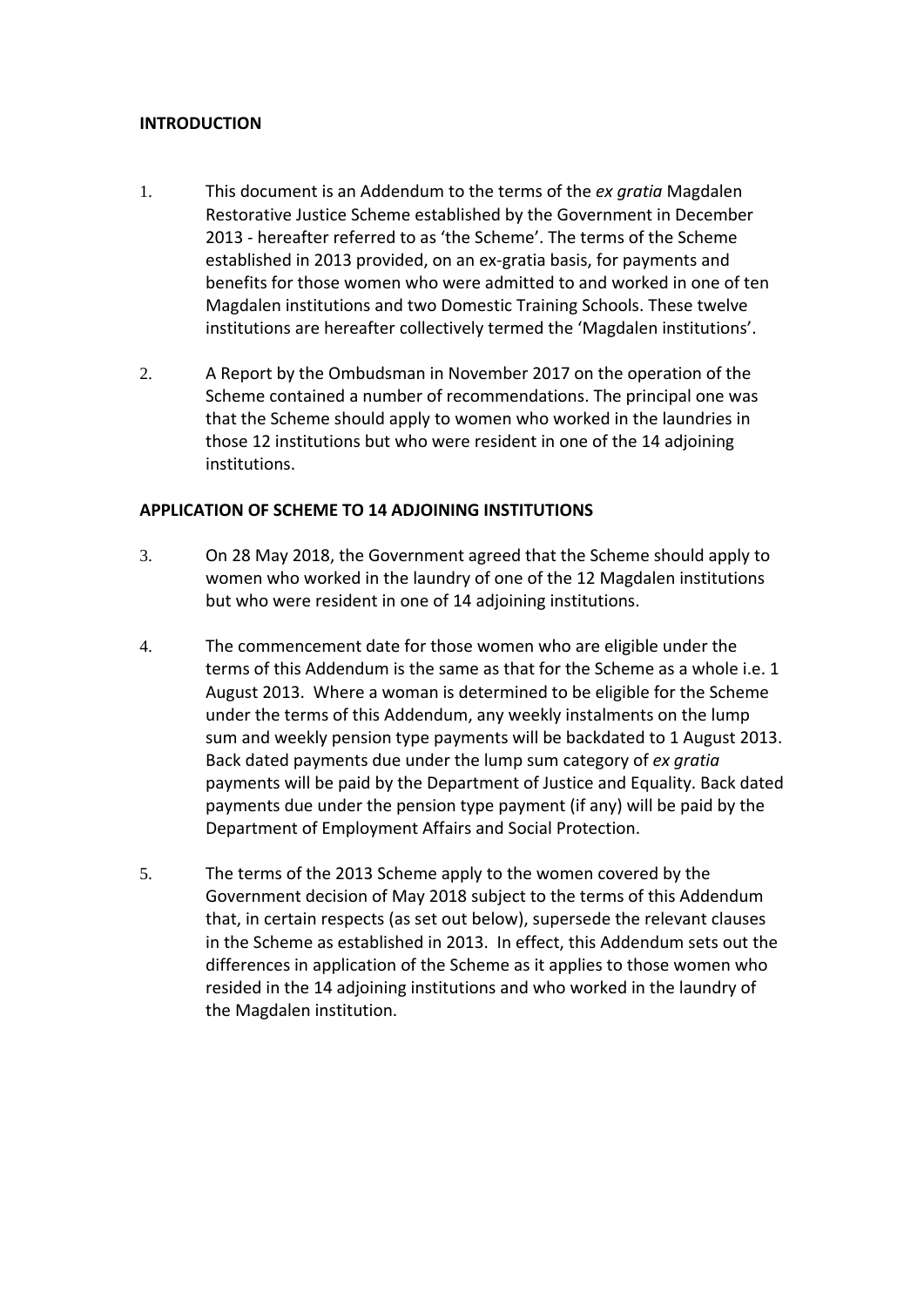# **IDENTIFICATION OF INSTITUTIONS INVOLVED**

6. The table at Appendix 1 of this Addendum shows the 12 institutions covered by the Scheme as established in 2013 (Column A) and the 14 adjoining institutions covered by this Addendum arising from the Government decision of 28 May 2018 (Column B).

### **OTHER COMPENSATION PAYMENTS**

- 7. For the avoidance of doubt, in assessing a claim for an award under this Addendum to the Scheme, no account will be taken of any compensation awarded to an applicant under the 2002 Residential Institutions Redress Scheme.
- 8. An applicant may be eligible for benefits under both the terms of the Scheme as established in 2013 and under the terms of this Addendum. Account will be taken of payments already awarded or to be awarded under the Scheme. In cases where an applicant is deemed to be entitled to, or has already received, a lump sum payment under the terms of the Scheme and is deemed to be entitled to an award under this Addendum, the following appliesto the making of any further lump sum payment:
	- a. The maximum combined lump sum payment under both the Addendum and the Scheme established in 2013 is €100,000. For instance, a woman whose lump sum payment had been calculated as €100,000 under the terms of the Scheme established in 2013 will not be entitled to any further payments arising from the application of this Addendum to the 14 adjoining institutions.
	- b. Where a woman is entitled to an additional lump sum payment and the combined amount payable is calculated as being above €50,000, the provisions of paragraphs 21‐23 of the Scheme established in 2013 will apply. That is to say, the lump sum payment will be paid by way of the provision of a maximum lump sum cash payment of €50,000 and the balance paid by way of weekly instalments.

#### **PENSION TYPE PAYMENTS**

9. In respect of the pension type payments, a claimant under both the Scheme and the Addendum is entitled to only one set of the payments as set out in paragraphs 39‐42 of the Scheme. This involves a weekly top up payment of up to €100 if under 66 years of age and up to the equivalent of the weekly State Contributory pension (€243.30 per week as of November 2018) if 66 years or over. Pension type payments to women over 80 years of age, under both the Scheme and Addendum, will reflect increases in the State pension provisions for that age cohort.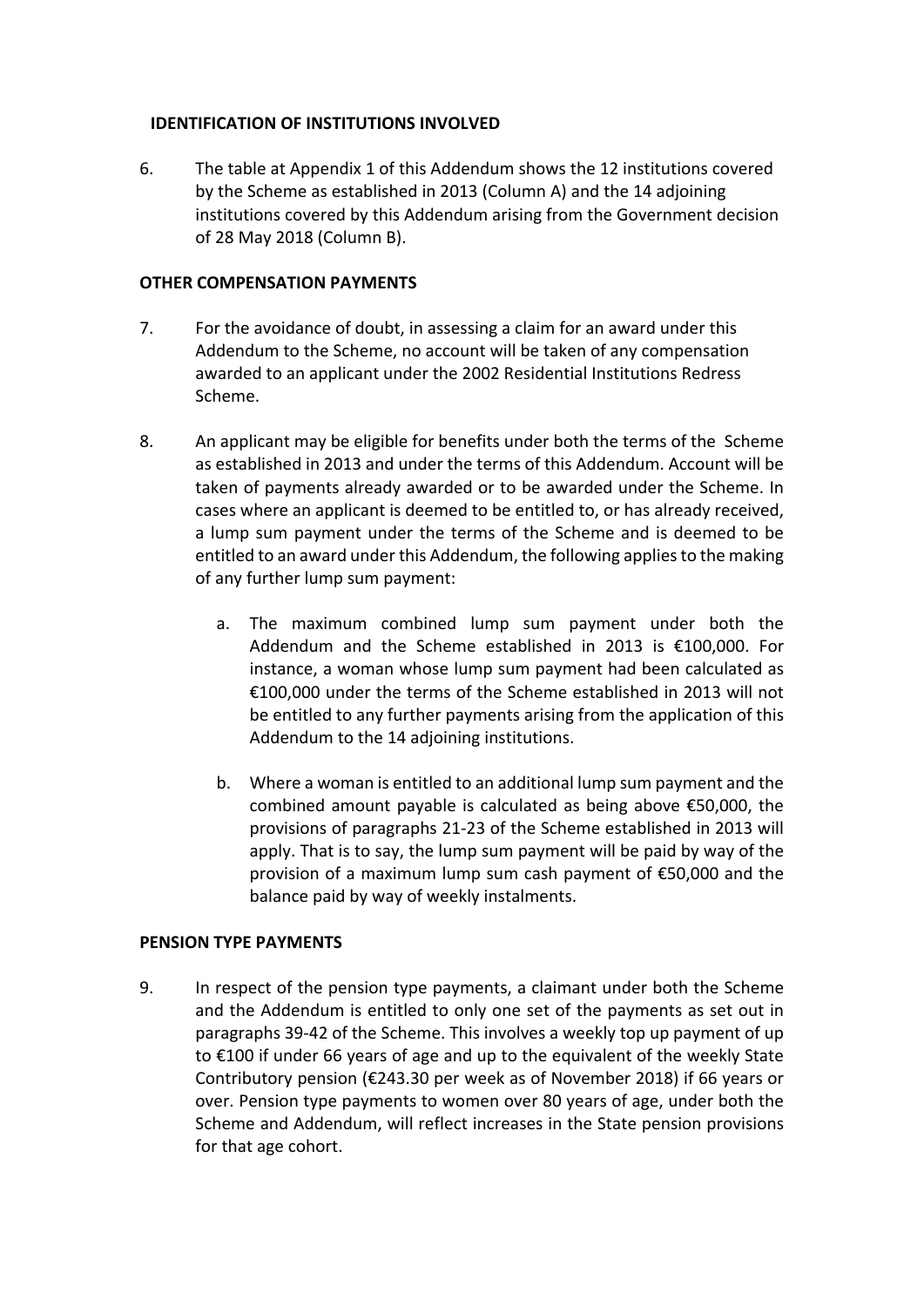#### **ACCESS TO HEALTH SERVICES**

10. In respect of applicants under the terms of this Addendum, paragraphs 35‐38 of the Scheme applies. However, legislation is required to provide this benefit. As a result, this benefit will become available as soon as legislation is enacted and commenced.

# **APPLICATION PROCESS**

11. In respect of applications under the terms of this Addendum, paragraph 5 of the Scheme is supplemented by the following.

Completed application forms must be accompanied by:

- ‐ Birth Certificate Long Form
- ‐ Proof of address (e.g. a household bill)
- ‐ Proof of Identity (e.g. Passport, Driving Licence, Marriage Certificate or Pension card)
- ‐ Proof of your Personal Public Service Number (PPSN number) (e.g. your Social Welfare Card or Medical Card). For those resident outside the State, your Tax File Number or your National Social Insurance Number.
- ‐ Records from the institution that you resided in stating the period of time you were there.
- Records from that institution and/or from the relevant Magdalen institution stating that you worked in the laundry and the period of time involved.

#### **DECIDING WHETHER A PERSON FALLS WITHIN THE SCOPE OF THE SCHEME**

12. In respect of applications under the terms of this Addendum, paragraph 16 of the Scheme is supplemented by the following:

#### *Provisional assessment*

The first phase of processing a properly completed application will be the making of a provisional assessment as to whether the applicant comes within the scope of the Scheme. This assessment will be made based on the records of the institutions concerned and any other records or statements available. On this basis, a decision will be made as to whether, on the balance of probabilities the applicant was admitted to one of the 14 adjoining institutions listed in Appendix 1 covered by the Scheme and worked in the laundry of the relevant Magdalen institution. Evidence of working in the laundry of the Magdalen institution will be necessary.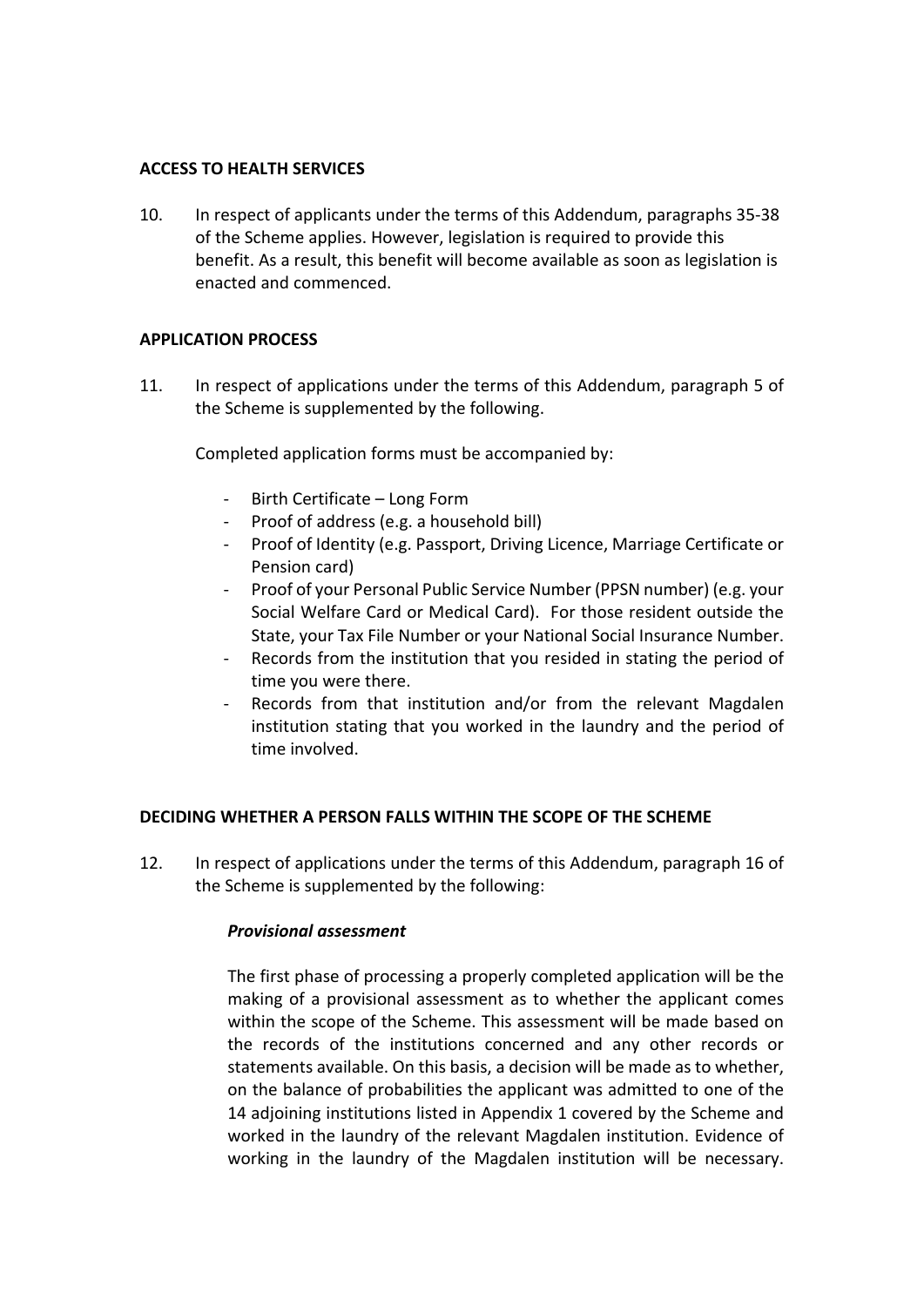Residence in an adjoining institution, without evidence of work in a laundry, is not sufficient in itself.

If the application is deemed to be within the scope of the Scheme, an assessment will be made of (a) the length of time the applicant resided in the adjoining institution and (b) the length of time she worked in the laundry of the Magdalen institution. The length of both periods involved may not match. That is to say, the time spent in the adjoining institution may be longer than the time spent working in the laundry of the Magdalen institution.

This provisional assessment will be set out in a letter to the applicant. An estimate of the lump sum payment, which will be paid to the applicant subject to the requirements set out below, will also be provided for information purposes.

All successful applicants will be required to sign the acceptance form and statutory declaration as shown at appendix 2.

#### **CALCULATION OF LUMP SUM PAYMENT**

13. In respect of applications under the terms of this Addendum, paragraph 20 of the Scheme is supplemented by the following:

> Calculation of lump sum payments under both the terms of the Scheme and the Addendum will derive from the same table i.e. Appendix A of the Quirke Report. That table sets out the lump sum payment in respect of particular periods spent in the Magdalen institution. The lump sum payment is comprised of two elements, viz., a 'general' payment and a 'work' payment. The Magdalen Commission Report (Quirke Report) is available on the Department's website www.justice.ie

> In the case of those who qualify under the main Scheme, the length of time involved covering both elements of the award is the same. For those who qualify under the Addendum to the Scheme, the calculation is different. Using the same table as set out in Appendix A of the Quirke Report, the 'general' payment of the lump sum payment is for the full length of stay in the adjoining institution. The second element of the lump sum payment ‐ the 'work' element ‐ is for whatever period the applicant actually worked in the laundry of the relevant Magdalen institution.

> In calculating the 'work' element of the lump sum payment (i.e. the period actually worked in the laundry) the following rules will apply.

> a) Any period of work in a week will be determined to be equal to a week.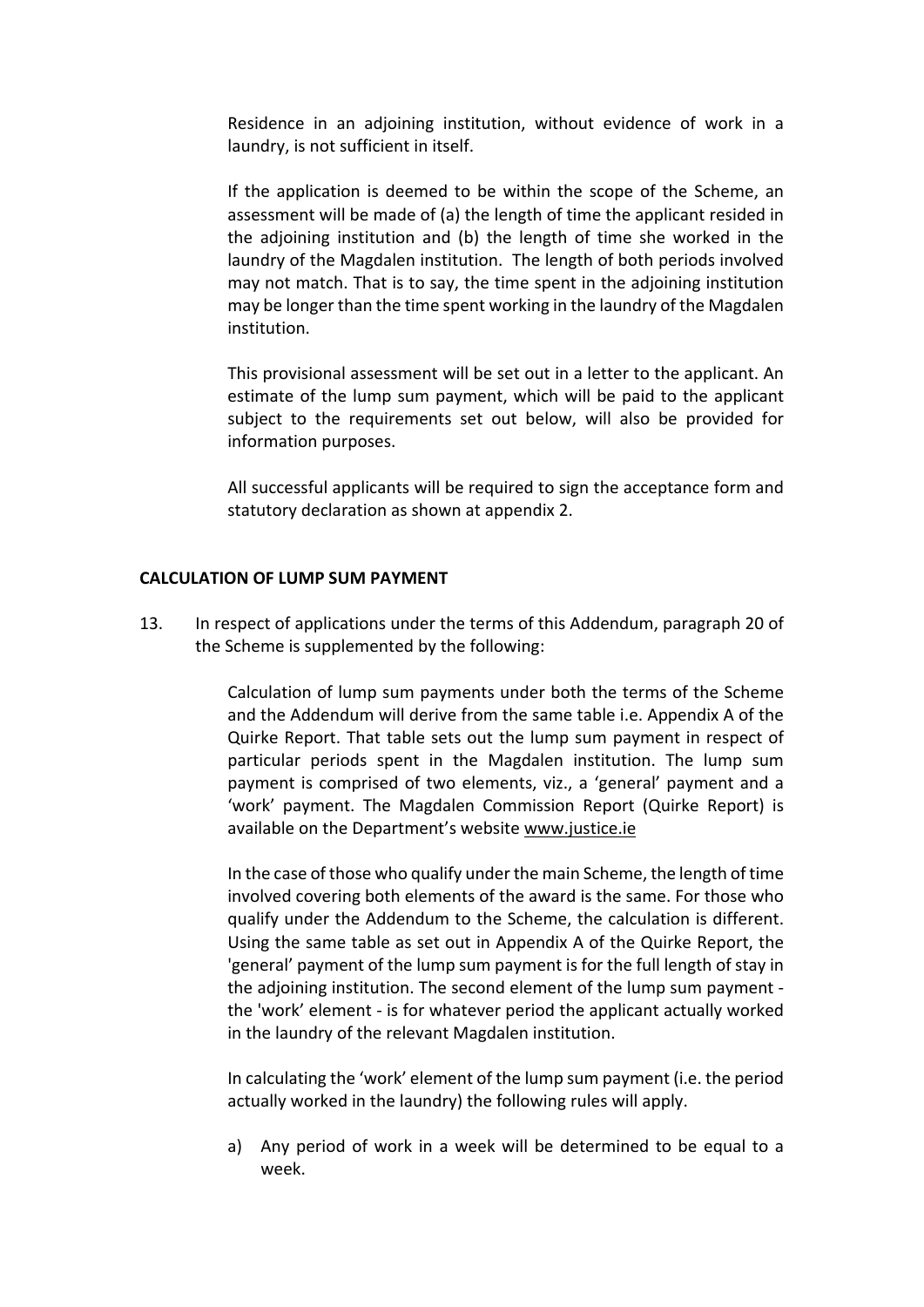- b) In the overall calculation of the period spent working in the laundry, the number of weeks worked will be rounded up to the nearest month. A month will comprise 4 weeks.
- c) If the applicant is deemed to have worked in the laundry for any period, a minimum payment equivalent to 3 months will apply.
- d) The calculation will be made on the basis that no child under 12 years of age worked in a Magdalen laundry, unless an applicant provides evidence of such work before she reached the age of 12 years.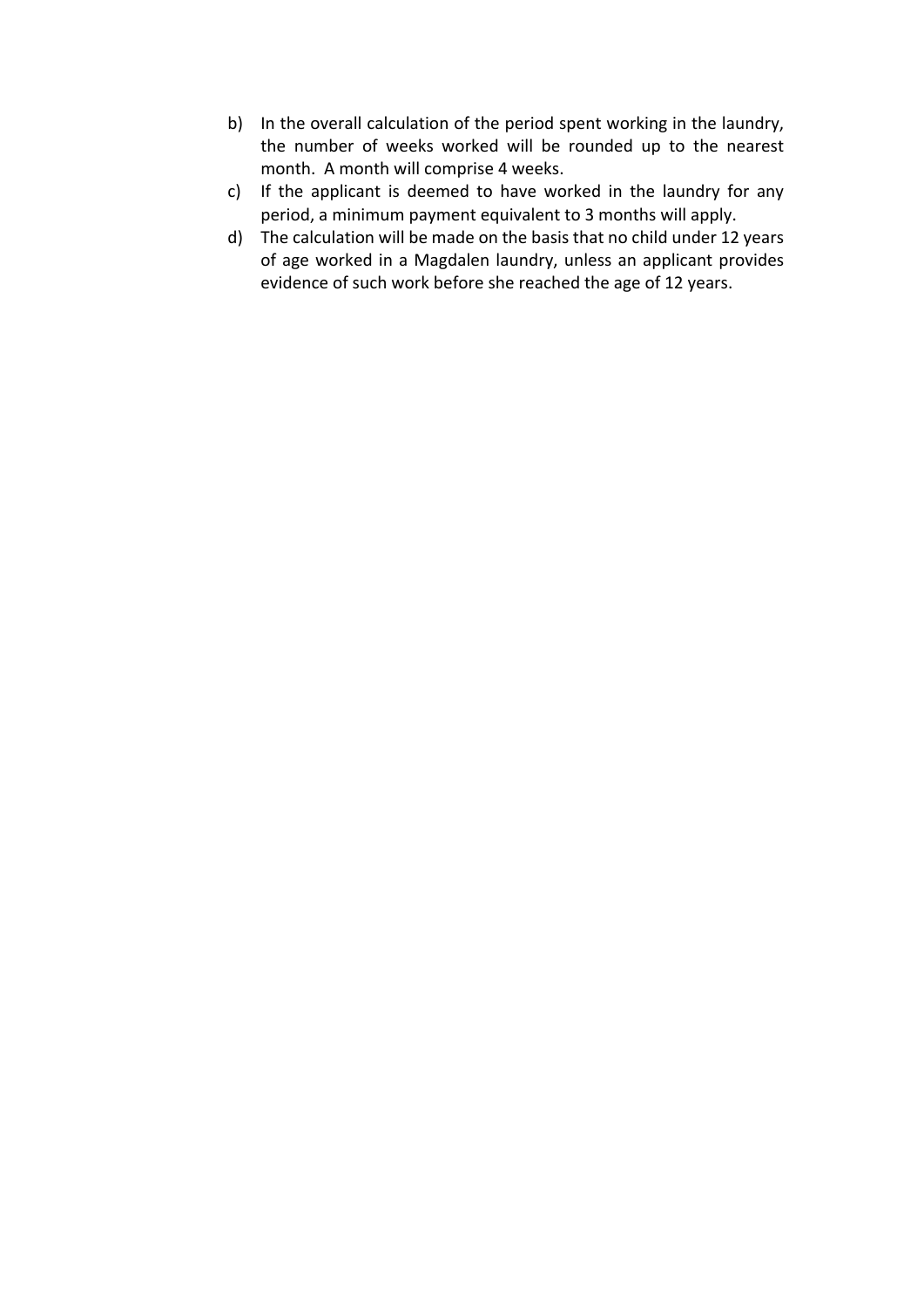# **Appendix 1**

# **List of 'Magdalen' institutions and adjoining institutions**

| Column A                                               | <b>Column B</b>                                       |  |
|--------------------------------------------------------|-------------------------------------------------------|--|
| 'Magdalen' institution in 2013 Scheme                  | Institutions adjoining the 'Magdalen'<br>institutions |  |
| <b>Good Shepherd Sisters</b>                           |                                                       |  |
|                                                        |                                                       |  |
| <b>Magdalen institution New Ross</b>                   | St. Aidan's Industrial School                         |  |
|                                                        |                                                       |  |
|                                                        | St. Dominick's Industrial School                      |  |
| Magdalen institution Waterford                         | <b>Gracepark Training Centre</b>                      |  |
|                                                        | <b>Mayfield Training Centre</b>                       |  |
| Magdalen institution Cork                              | St. Finbarr's Industrial School                       |  |
|                                                        | <b>Marymount Training Centre</b>                      |  |
|                                                        |                                                       |  |
|                                                        | St. Georges's Industrial school                       |  |
| Magdalen institution Limerick                          | St. Joseph's Reformatory School                       |  |
|                                                        | <b>Rosemount Training Centre</b>                      |  |
| <b>Sisters of Our Lady of Charity</b>                  |                                                       |  |
|                                                        |                                                       |  |
| St. Mary's Refuge, High Park, Dublin 9                 | An Grianán Training Centre                            |  |
|                                                        | St. Joseph's Industrial School                        |  |
|                                                        | Martanna House Hostel                                 |  |
| Monastery of Our Lady of Charity                       | St. Anne's Hostel                                     |  |
| Sean McDermott Street, Dublin 1                        |                                                       |  |
| <b>Sisters of Mercy</b>                                |                                                       |  |
|                                                        |                                                       |  |
| House of Mercy Domestic Training School,               | St. Michael's Industrial School,                      |  |
| Summerhill, Wexford                                    | Summerhill                                            |  |
|                                                        |                                                       |  |
| Magdalen asylum, Forster Street, Galway                | No relevant adjoining institution                     |  |
| St. Patrick's Refuge, Crofton Road, Dun                | No relevant adjoining institution                     |  |
| Laoghaire, Co. Dublin                                  |                                                       |  |
| <b>Sisters of Charity</b>                              |                                                       |  |
|                                                        |                                                       |  |
| St. Mary's Magdalen, Donnybrook, Dublin 4              | No relevant adjoining institution                     |  |
| St. Vincent's, St. Mary's Road, Cork                   | No relevant adjoining institution                     |  |
| Domestic Training School, Stanhope Street,<br>Dublin 7 | No relevant adjoining institution                     |  |
|                                                        |                                                       |  |
|                                                        |                                                       |  |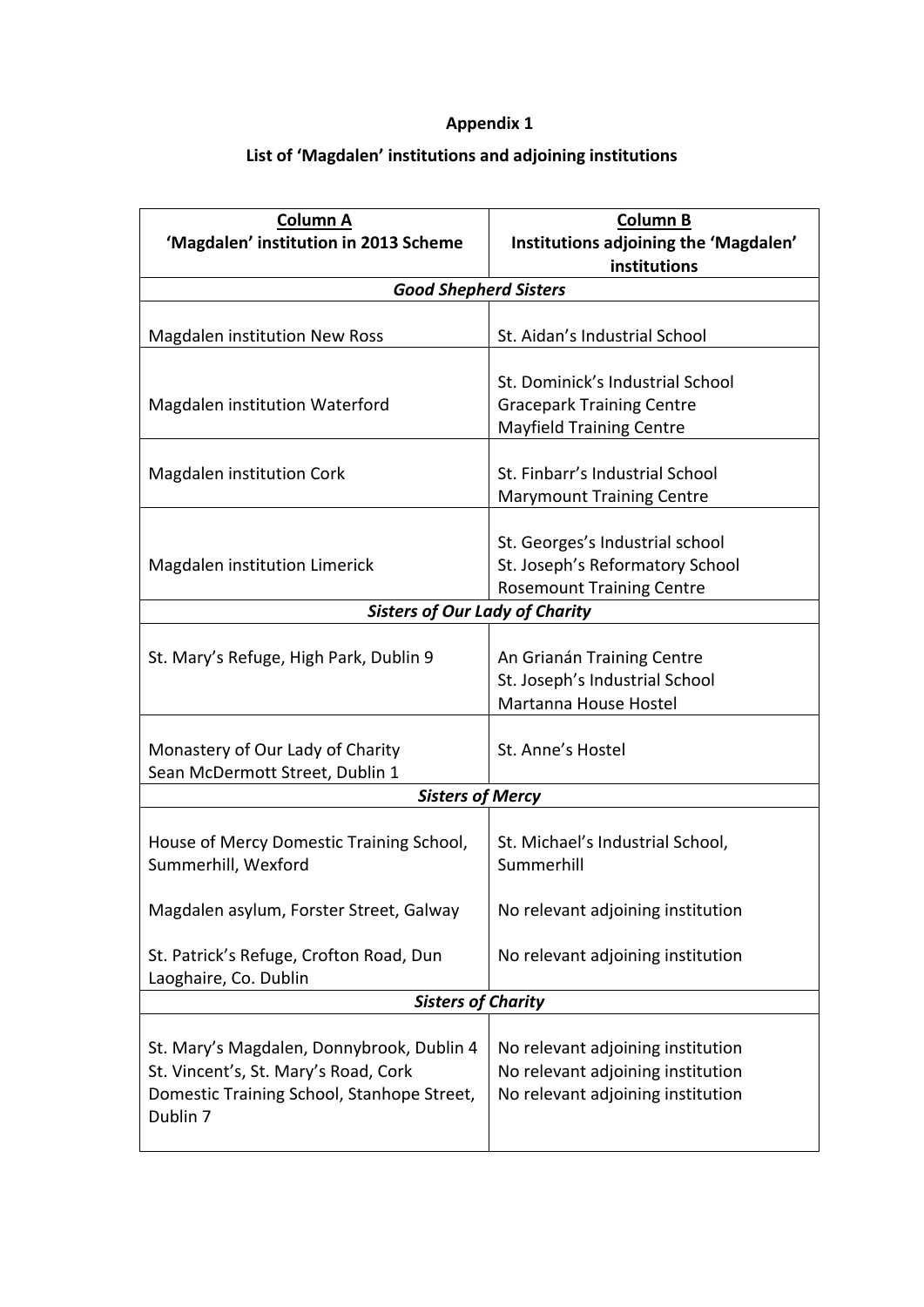#### **APPENDIX 2**

### **Template – Acceptance Form and Statutory Declaration**

#### **ACCEPTANCE FORM**

# **MAGDALEN RESTORATIVE JUSTICE EX GRATIA SCHEME AND ADDENDUM TO THE TERMS OF MAGDALEN RESTORATIVE JUSTICE EX‐GRATIA SCHEME**

# **In respect of women who worked in the laundries in the 12 'Magdalen' institutions and who were resident in one of the 14 adjoining institutions**.

I, A.B., of [*insert address*] having made an application under the above Scheme hereby:‐

agree to participate in the above Scheme and I accept all of the terms of the Scheme as set out in the documents entitled *"Terms of Magdalen Restorative Justice ex‐gratia Scheme" and "The Addendum to the Terms of the Magdalen Restorative Justice Ex‐Gratia Scheme"*

- i. accept the offer made to me by the Restorative Justice Implementation Unit by letter dated [*insert date of letter*].
- ii. waive any right of action against the State or any public or statutory body or agency arising out of my admission to [*insert name of an institution listed in Column B of Appendix 1]* and work in [*insert name of an institution listed in Column A of Appendix 1*].
- iii. agree to discontinue any proceedings instituted by me against the State or any public or statutory body or agency arising out of the circumstances of my application.
- iv. confirm that I understand and acknowledge that any false or misleading documentation or information submitted by me in relation to this application will result in a withdrawal of the offer or, if the offer has been accepted, will result in a requirement to repay all monies received by me under this Scheme and all benefits granted to me under this Scheme will be withdrawn. Further, I understand that the making a false statement in a statutory declaration is an offence.
- v. acknowledge that, prior to signing this document, I have been advised by the Restorative Justice Implementation Unit in the Department of Justice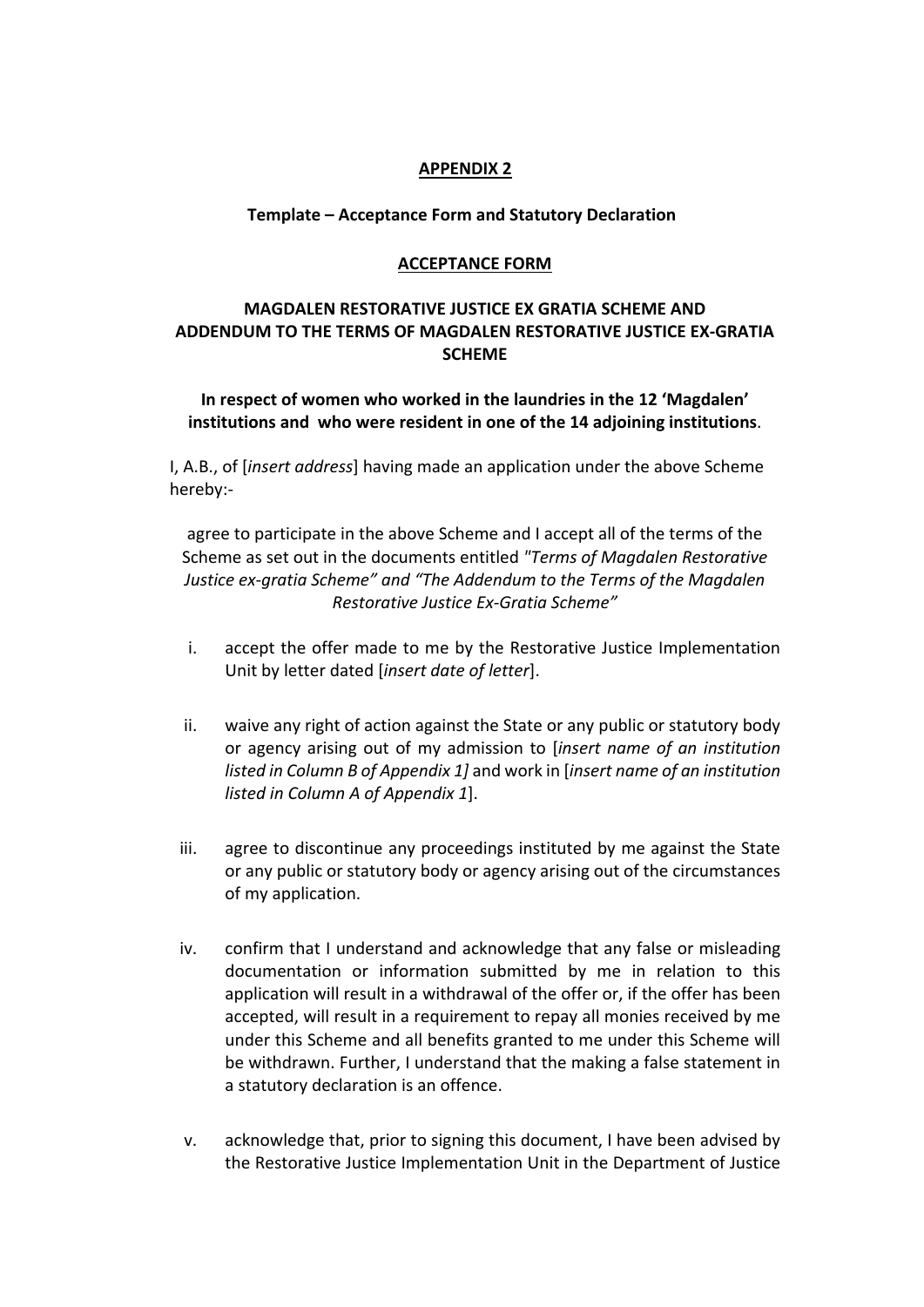and Equality of my entitlement to obtain my own legal advice as to its meaning and effect in law and I understand that it would be in my best interest to obtain such advice. [I further acknowledge that I have received such advice before signing this document] *(delete as appropriate)*

Signed: [*A.B.]* Witnessed: [*name and address of solicitor]* Date: *[insert]*

# **FORM OF STATUTORY DECLARATION**

# **MAGDALEN RESTORATIVE JUSTICE EX GRATIA SCHEME AND ADDENDUM TO THE TERMS OF MAGDALEN RESTORATIVE JUSTICE EX‐GRATIA SCHEME**

**In respect of those women who worked in the laundries in the 12 'Magdalen' institutions but who were resident in one of the 14 adjoining institutions**.

I, A.B., of [*insert address*] and being of sound mind do solemnly and sincerely declare that:‐

- i. I have made an honest and truthful application under this Scheme;
- ii. The documents which I have submitted, and on foot of which an offer has been made to me under the Scheme, are true and genuine documents and, where copies of documents have been furnished by me, they are true copies of the relevant document;
- iii. The details set forth in those documents and any other material submitted by me in relation to this application (including the details on the application form submitted) are true and accurate;
- iv. I have waived any right of action against the State or any public or statutory body or agency arising out of my admission to [insert name of an institution listed in Column B of Appendix 1] and work in [*insert name of an institution listed in Colum A of Appendix 1*].

and I make this solemn declaration conscientiously believing the same to be true and by virtue of the Statutory Declarations Act 1938.

[*Signed*] A.B.

[*Address*]